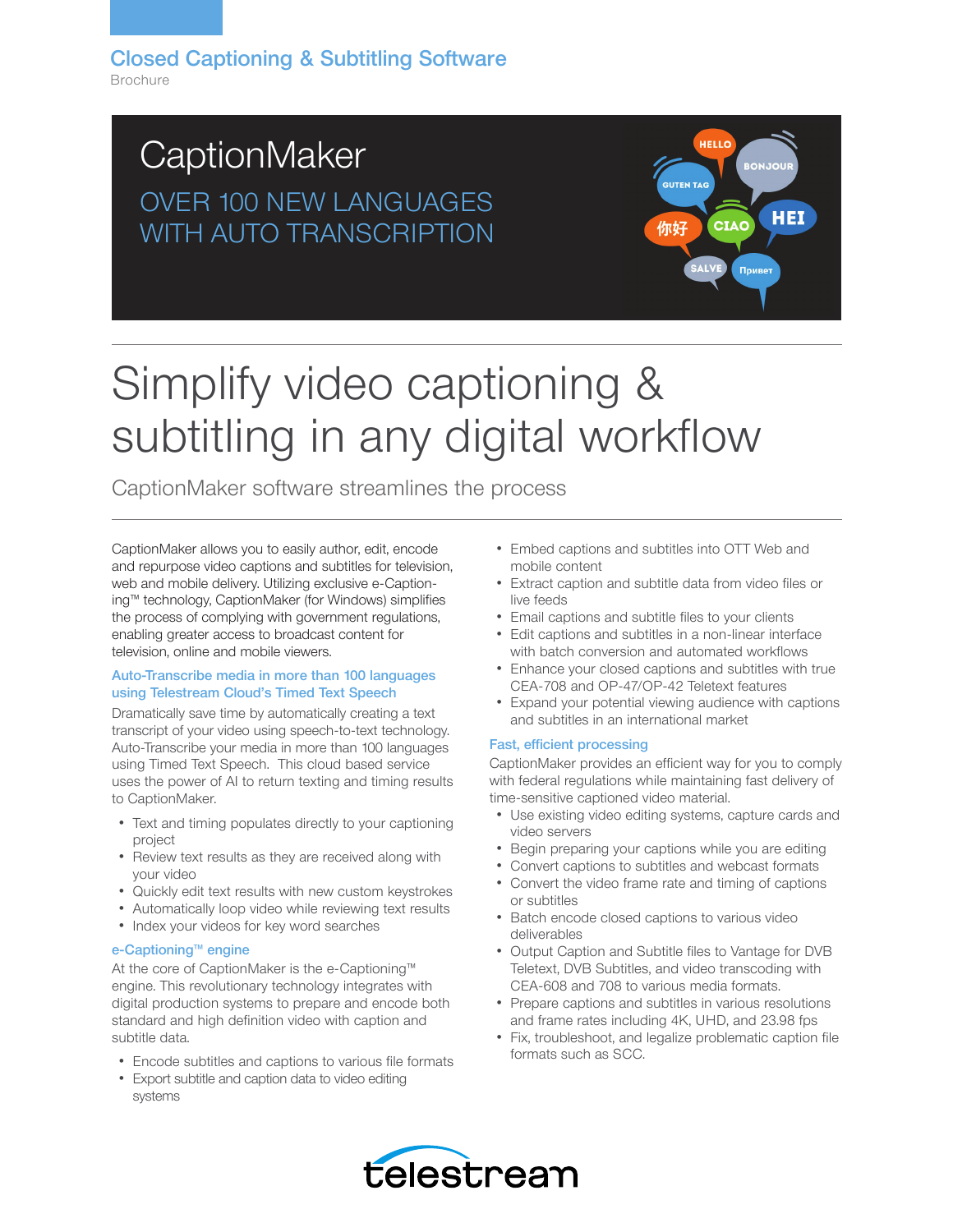

CaptionMaker 8 includes a new Audio Waveform Timeline for critical timing editing.

#### Synchronize your transcript to your video

To caption a video you need a transcript. Then you need to synchronize, or time stamp, the transcript so that each phrase is displayed at the right time. Our Auto Time Stamp (ATS) feature dramatically reduces the time it takes to time stamp your captions.

#### File-based Workflows

Use our products to embed closed captioning directly into files, including: MPEG-2 Program and Transport Streams, QuickTime, MCC, and more. Teletext OP-47/ OP-42, CEA-608, and CEA-708 read and write are supported for MXF OP1a workflows.

#### Closed Captions for Web and Mobile

Our software provides the flexibility to create closed captions for all the popular web and mobile formats, including: Facebook, YouTube, QuickTime, Vimeo and Windows Media. It also converts existing closed captions into web formats.

#### Caption support for Internet video players

Our captioning products now support all the new Internet captioning formats, including IMSC 1.0, WebVTT, SMPTE TT 2052, and EBU-TT. This allows you to upload your video content with captions for playback on YouTube, Vimeo, Android, Safari in iOS7, and Kindle Fire.

#### HD captioning and subtitling for video editors

CaptionMaker is the only software product that enables the HD closed captioning functions of Adobe Premiere Pro, Avid Media Composer & Symphony and Sony Vegas. You can edit and output HD and SD closed captions to tape, file, disc, mobile devices, and the web. Output caption support is also provided from most other NLE timelines directly to SD tape.

#### Harness the power of your video systems

Most popular NLE systems and capture cards accept Telestream encoded caption files and map the data to the proper location in the HD or SD video signal. We also support popular playout servers.

#### Assemble Edit and Automation

Extract closed captions from previously captioned video and re-export them to a variety of formats. Caption and subtitle data can automatically be conformed to match an edit decision list (EDL). Software also supports batch conversion and command line interface (CLI) scripting for automated workflows.

#### Live Broadcast and Live Webcast

Use our software with a hardware encoder to caption a live broadcast or to live text stream to a web site. Or, use it to caption live YouTube streaming video. Captions can be input via speech recognition software or stenograph.

#### DVD and Blu-Ray

CaptionMaker works with all professional authoring programs, allowing you to create closed captions and subtitles for DVD and subtitles for Blu-ray.

#### International Subtitling

Subtitling support includes burn-in to .MOV, Teletext OP-47/OP-42, and subtitle overlay exports to video editing and transcoding systems. In addition, CaptionMaker supports standard subtitling text formats for conversion to modern OTT subtitling files.

#### A choice of captioning configurations

CaptionMaker is available in three configurations. See the chart that follows to choose the configuration that's right for you.

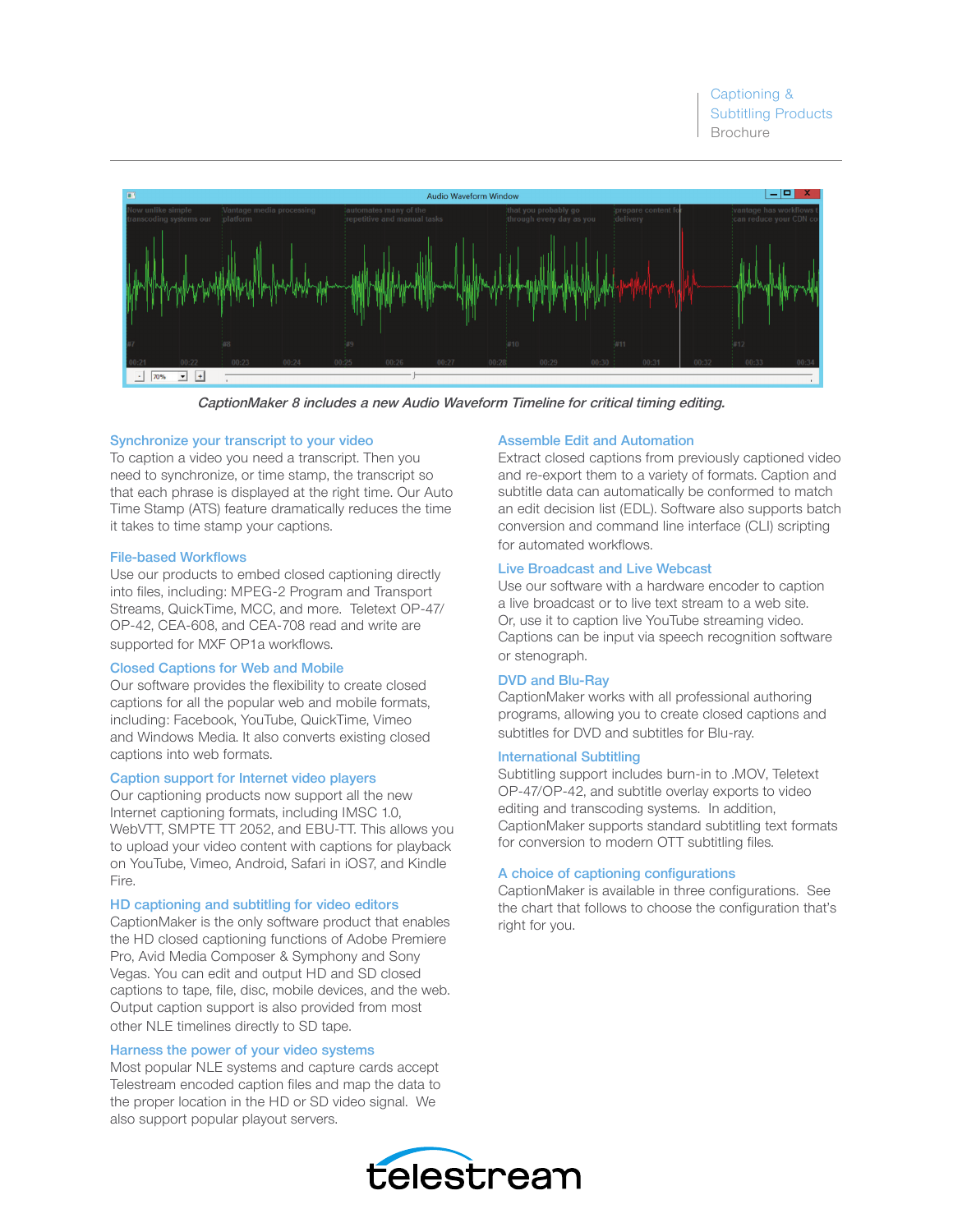|                                                                                                                                                                | <b>Desktop</b>                                                        | Pro                                                                  | <b>Enterprise</b>                                                                 |  |
|----------------------------------------------------------------------------------------------------------------------------------------------------------------|-----------------------------------------------------------------------|----------------------------------------------------------------------|-----------------------------------------------------------------------------------|--|
| Target uses                                                                                                                                                    | Caption and subtitling<br>authoring and editing                       | Authoring, editing, QC,<br>asset management,<br>TV broadcast exports | Automation & high<br>volume caption and<br>subtitle asset delivery                |  |
| Target customers                                                                                                                                               | Corporate, independent,<br>academic, government,<br>houses of worship | Caption service providers,<br>TV networks, Post facilities           | Major networks, content<br>providers, asset management<br>& distribution services |  |
| <b>Authoring/Exports</b>                                                                                                                                       |                                                                       |                                                                      |                                                                                   |  |
| Auto-transcription with a Telestream Cloud<br>account in over 100 languages <sup>1</sup>                                                                       | $\sqrt{ }$                                                            | $\sqrt{ }$                                                           | $\sqrt{ }$                                                                        |  |
| Caption Authoring, Timing and Formatting <sup>1</sup>                                                                                                          | $\sqrt{}$                                                             | √                                                                    | $\sqrt{ }$                                                                        |  |
| Timed Text Speech cloud based auto-<br>transcription <sup>1</sup>                                                                                              | $\sqrt{ }$                                                            | $\sqrt{2}$                                                           | $\sqrt{ }$                                                                        |  |
| Auto Time Stamp (sync text and audio)                                                                                                                          | $\sqrt{}$                                                             | √                                                                    | $\sqrt{ }$                                                                        |  |
| Export SCC (CEA-608) & MCC (CEA-708)<br>files                                                                                                                  | $\sqrt{2}$                                                            | $\sqrt{2}$                                                           | $\sqrt{ }$                                                                        |  |
| Streaming/Mobile Video (SMPTE 2052 timed<br>text--TTML and DFXP, Vimeo, Safari,<br>Android, IMSC 1.0, IMSC 1.1, WebVTT,<br>SRT, iOS, YouTube, WMV, SAMI, etc.) | $\sqrt{ }$                                                            | √                                                                    | $\sqrt{ }$                                                                        |  |
| Burn-in Subtitles and Basic DVD Subtitles                                                                                                                      | $\sqrt{ }$                                                            | $\sqrt{ }$                                                           | $\sqrt{ }$                                                                        |  |
| Subtitle overlay (movie w/alpha channel<br>subtitle graphics)                                                                                                  |                                                                       | $\sqrt{ }$                                                           | $\sqrt{ }$                                                                        |  |
| Advanced DVD/Blu-ray subtitles                                                                                                                                 |                                                                       | $\sqrt{}$                                                            | $\sqrt{}$                                                                         |  |
| TV broadcast and VOD media<br>(ProRes, MPEG-2, H.264, MXF, Avid AAF,<br>tape, etc.)                                                                            |                                                                       | $\sqrt{ }$                                                           | $\sqrt{ }$                                                                        |  |
| OP-47/OP-42 Teletext for MXF Workflows                                                                                                                         |                                                                       | $\sqrt{}$                                                            | $\sqrt{ }$                                                                        |  |
| Export caption interchange files<br>(Cheetah CAP, TDS, ULT, EBU-STL, etc.)                                                                                     |                                                                       | $\sqrt{ }$                                                           | $\sqrt{2}$                                                                        |  |
| V-chip/XDS/AFD Encoding                                                                                                                                        |                                                                       | $\sqrt{}$                                                            | $\sqrt{}$                                                                         |  |
| Live captioning (via hardware encoder or<br>web stream e.g. YouTube)                                                                                           |                                                                       | $\sqrt{2}$                                                           | $\sqrt{ }$                                                                        |  |
|                                                                                                                                                                | Caption Asset Management (Imports/Conversions)                        |                                                                      |                                                                                   |  |
| Import plain text, SCC & MCC, web formats                                                                                                                      | $\sqrt{ }$                                                            | $\sqrt{ }$                                                           | $\sqrt{}$                                                                         |  |
| Import caption interchange files (Cheetah<br>CAP, TDS, ULT, PAC, EBU-STL, etc.)                                                                                |                                                                       | $\sqrt{ }$                                                           | $\sqrt{ }$                                                                        |  |
| Extract CC from video files (MOV, MXF,<br>MPEG-2, etc.)                                                                                                        |                                                                       | √                                                                    | $\sqrt{}$                                                                         |  |
| Reformat Pop-on <-> Roll-up                                                                                                                                    |                                                                       | √                                                                    | $\sqrt{2}$                                                                        |  |
| Import Nexidia QC .XML Report                                                                                                                                  |                                                                       | √                                                                    | $\sqrt{2}$                                                                        |  |
| <b>Automation</b>                                                                                                                                              |                                                                       |                                                                      |                                                                                   |  |
| Batch processing (GUI)                                                                                                                                         |                                                                       |                                                                      |                                                                                   |  |
| Scripting & External Control (CLI)                                                                                                                             |                                                                       |                                                                      | $\sqrt{ }$                                                                        |  |

 $1$ Auto Transcription and Timed Text Speech usage requires a Telestream Cloud account and is an additional cost, based on consumption billing